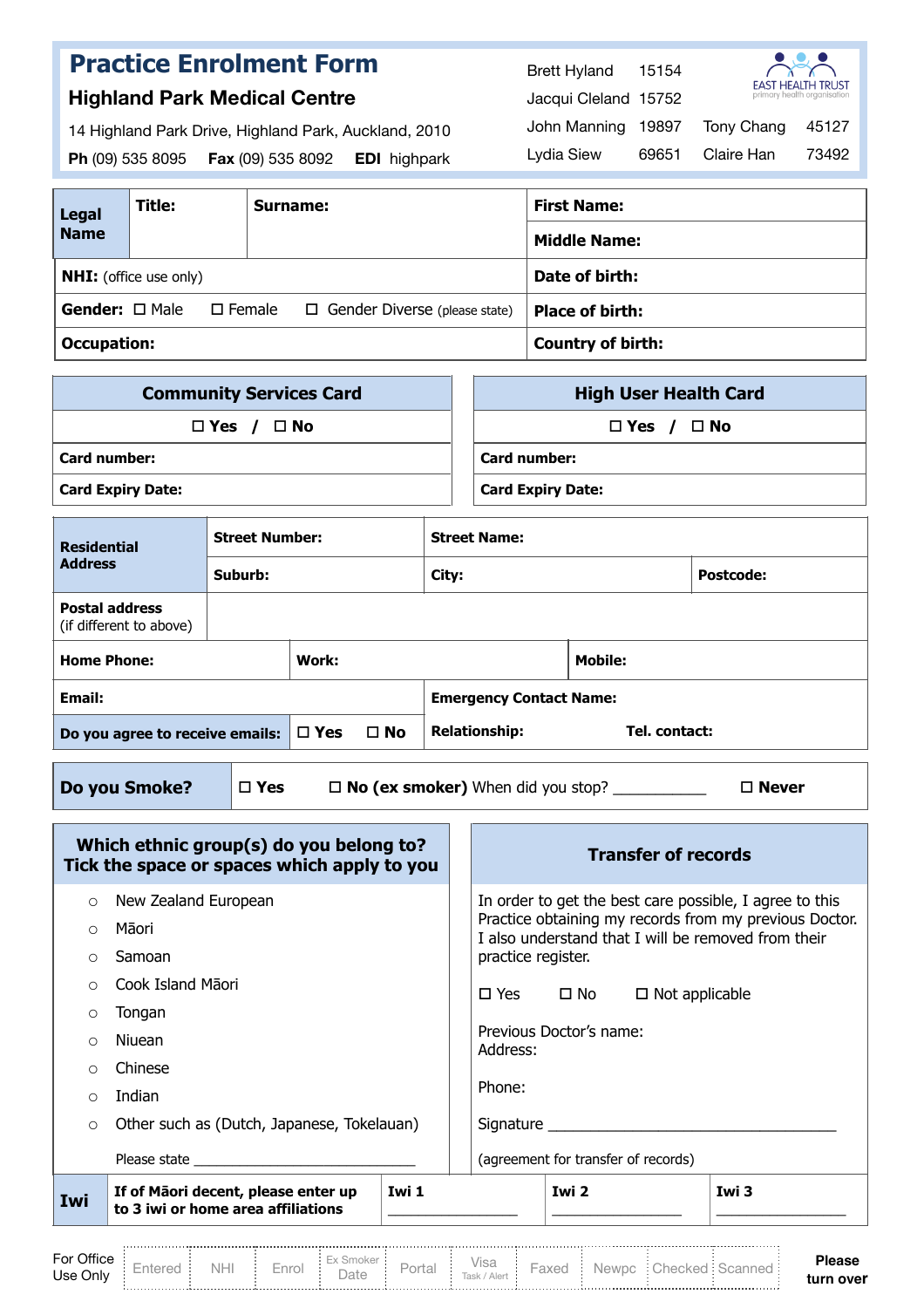# **My declaration of entitlement and eligibility**

 $\Box$ 

**I am entitled to enrol** because I am residing permanently in New Zealand The definition of residing permanently in NZ is that you intend to be resident in New Zealand for at least 183 days in the next 12 months

#### **I am eligible to enrol** because:

I

- $A \mid I$  am a New Zealand citizen
	- (If yes, tick box and proceed to **I confirm that, if requested, I can provide proof of my eligibility** below) !

### If you are **not a New Zealand Citizen**, please tick which eligibility criteria applies to you (B-J) below:

| B  | I hold a resident visa or a permanent resident visa (or a residence permit if issued before December<br>2010)                                                                                                                  |        |  |
|----|--------------------------------------------------------------------------------------------------------------------------------------------------------------------------------------------------------------------------------|--------|--|
|    | I am an Australian citizen or Australian permanent resident AND able to show I have been in New<br>Zealand or intend to stay in New Zealand for at least 2 consecutive years                                                   |        |  |
|    | have a work visa/permit and can show that I am able to be in New Zealand for at least 2 years<br>(previous permits included)                                                                                                   |        |  |
| E. | am an interim visa holder who was eligible immediately before my interim visa started                                                                                                                                          | ப      |  |
|    | am a refugee or protected person OR in the process of applying for, or appealing refugee or protection<br>status, OR a victim or suspected victim of people trafficking                                                        | $\Box$ |  |
| G  | am under 18 years and in the care and control of a parent/legal guardian/adopting parent who meets<br>one criterion in clauses $a - f$ above OR in the control of the Chief Executive of the Ministry of Social<br>Development | $\Box$ |  |
| н  | am a NZ Aid Programme student studying in NZ and receiving Official Development Assistance funding<br>(or their partner or child under 18 years old)                                                                           | □      |  |
|    | am participating in the Ministry of Education Foreign Language Teaching Assistantship scheme                                                                                                                                   | $\Box$ |  |
|    | am a Commonwealth Scholarship holder studying in NZ and receiving funding from a New Zealand<br>university under the Commonwealth Scholarship and Fellowship fund                                                              | $\Box$ |  |

| <b>I confirm</b> that, if requested, I can provide proof of my eligibility |                                    |  |
|----------------------------------------------------------------------------|------------------------------------|--|
| we will retain a copy for eligibility purposes only                        | Evidence Sighted (office use only) |  |

## **My agreement to the enrolment process**

NB Parent or caregiver to sign if you are under 16 years

- $\rightarrow$  **I intend to use this practice** as my regular and ongoing provider of general practice/GP/health care services.
- $\rightarrow$  **I understand** that by enrolling with this practice I will be included in the enrolled population of East Health Trust Primary Health Organisation, and my name, address and other identification details will be included on the Practice, PHO and National Enrolment Service Registers.
- $\rightarrow$  **I understand** that if I visit another health care provider where I am not enrolled I may be charged a higher fee.
- $\rightarrow$  **I have been given information** about the benefits and implications of enrolment and the services this practice and PHO provides along with the PHO's name and contact details.
- $\rightarrow$  **I have read and I agree** with the Use of Health Information Statement. The information I have provided on the Enrolment Form will be used to determine eligibility to receive publicly-funded services. Information may be compared with other government agencies, but only when permitted under the Privacy Act.
- $\rightarrow$  **I understand** that the Practice participates in a national survey about people's health care experience and how their overall care is managed. Taking part is voluntary and all responses will be anonymous. I can decline the survey or opt out of the survey by informing the Practice. The survey provides important information that is used to improve health services.
- $\rightarrow$  **I agree** to inform the practice of any changes in my contact details and entitlement and/or eligibility to be enrolled.

| Authority    |
|--------------|
| Self-Signing |

**An authority** has the legal right to sign for another person if for some reason they are unable to consent on their own behalf

| <b>Authority</b><br><b>Details</b>                  | <b>Full Name:</b>               | <b>Relationship:</b>                                                         |
|-----------------------------------------------------|---------------------------------|------------------------------------------------------------------------------|
| (where signatory is<br>not the enrolling<br>person) | <b>Contact</b><br><b>Phone:</b> | <b>Basis of authority:</b><br>(e.g. parent of a child under 16 years of age) |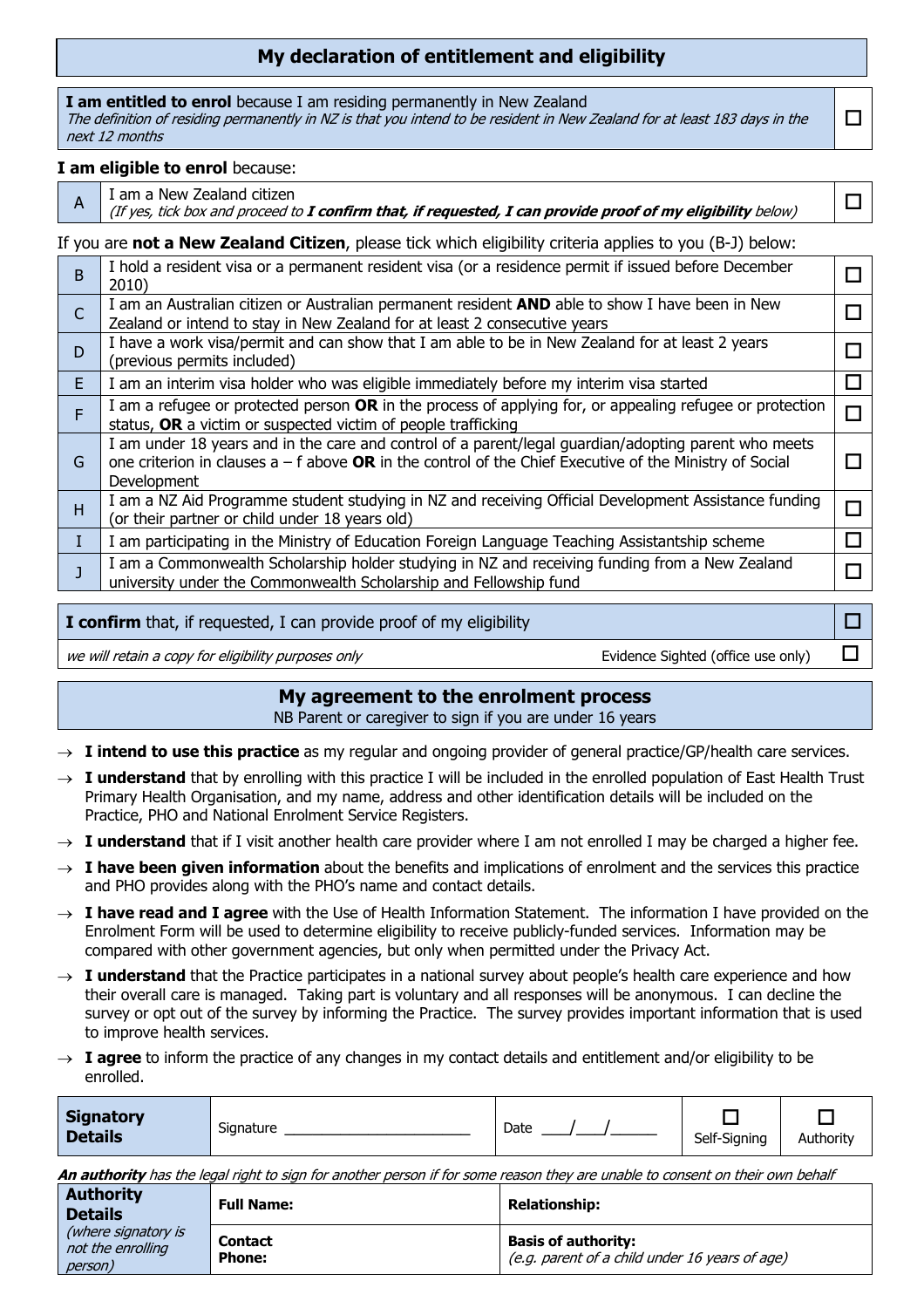

## **PATIENT REGISTRATION FORM PART 2**

| <b>Occupation</b>                                                                                                     |                   | Employer          |                        |                   |                   |
|-----------------------------------------------------------------------------------------------------------------------|-------------------|-------------------|------------------------|-------------------|-------------------|
| Do you have medical insurance?                                                                                        |                   |                   |                        |                   |                   |
| No<br>Provider<br>()Yes                                                                                               |                   |                   |                        |                   |                   |
| Do you have a preferred pharmacy we can send scripts to?                                                              |                   |                   |                        |                   |                   |
| $\bigcap$ No<br>( ) Yes<br>Unichem Highland Park Pharmacy OR state                                                    |                   |                   |                        |                   |                   |
| Do you have any allergies? (food or medication)                                                                       |                   |                   |                        |                   |                   |
| $()$ Yes<br>$()$ No<br>Please state                                                                                   |                   |                   |                        |                   |                   |
| Have you had any operations?                                                                                          |                   |                   |                        |                   |                   |
| No<br>State when and why<br>Yes                                                                                       |                   |                   |                        |                   |                   |
| If you are a smoker, would you like smoking cessation advice?                                                         |                   |                   |                        |                   |                   |
| $()$ No<br>( ) Yes                                                                                                    |                   |                   |                        |                   |                   |
|                                                                                                                       |                   |                   |                        |                   |                   |
| How often do you have a drink that contains alcohol?                                                                  |                   |                   |                        |                   |                   |
| Never<br>Monthly or less<br>( )                                                                                       | 2-4 times per mth |                   | 2-3 times per week     | 4+ times per week |                   |
| How many standard alcohol drinks do you have on a typical day when you are drinking?                                  |                   |                   |                        |                   |                   |
| $\bigcirc$ 5 - 6<br>$() 3 - 4$<br>$1 - 2$                                                                             | $\bigcap$ 7 - 9   |                   | $( ) 10+$              |                   |                   |
| How often do you have 6 or more standard drinks on one occasion?                                                      |                   |                   |                        |                   |                   |
| Do you have any, or have had any of the following medical Problems?<br>Or is there a family history of the following? | Self              | <b>Family</b>     |                        | Self              | <b>Family</b>     |
| <b>Diabetes</b>                                                                                                       | ( )<br>Yes        | $\bigcirc$ Yes    | <b>Blood clot</b>      | Yes               | Yes<br>( )        |
| High blood pressure                                                                                                   | O<br>Yes          | O<br>Yes          | Stroke                 | Yes               | Yes               |
| Heart disease or problems                                                                                             | O<br>Yes          | O<br>Yes          | High cholesterol       | С<br>Yes          | O<br>Yes          |
| <b>Heart Attack</b>                                                                                                   | O<br>Yes          | $\bigcirc$<br>Yes | Migrane                | Yes               | O<br>Yes          |
| Asthma                                                                                                                | O<br>Yes          | $\bigcirc$<br>Yes | Epilepsy               | C<br>Yes          | O<br>Yes          |
| Other lung or respiratory disease or problem                                                                          | U<br>Yes          | $\bigcirc$<br>Yes | Breast cancer          | Ć<br>Yes          | O<br>Yes          |
| Kidney disease or problem                                                                                             | O<br>Yes          | $\bigcirc$<br>Yes | Other cancer           | Ċ<br>Yes          | $\bigcirc$<br>Yes |
| Liver disease or Hepatitis                                                                                            | O<br>Yes          | $\bigcirc$<br>Yes | Glaucoma               | C<br>Yes          | O<br>Yes          |
| Bowel Disease or problems                                                                                             | O<br>Yes          | $\bigcirc$<br>Yes | <b>Rheumatic Fever</b> | С<br>Yes          | $\bigcirc$<br>Yes |
| Joint disease or problems, arthritis                                                                                  | O<br>Yes          | $\bigcirc$<br>Yes | Tuberculosis (TB)      | Yes               | $\bigcirc$<br>Yes |
| Depression and/or anxiety                                                                                             | $\cup$<br>Yes     | $\bigcirc$<br>Yes | Eczema                 | Yes               | O<br>Yes          |
| Other mental health illnesses                                                                                         | ( )<br>Yes        | $\bigcirc$<br>Yes | Hay fever              | C<br>Yes          | $\bigcirc$<br>Yes |
| Falls assessment - 75yrs and over                                                                                     |                   |                   |                        |                   |                   |
| Have you slipped, tripped or fallen in the last 12 months?                                                            |                   |                   |                        | Yes               | No                |
| Do you need to use your hands to get out of a chair?                                                                  |                   |                   |                        | Yes               | No                |
| Are there some activities you have stopped doing because you are afraid you might                                     |                   |                   |                        |                   |                   |
| lose your balance? Do you worry about falling?                                                                        |                   |                   |                        | Yes               | No                |
| Do you use a walking frame?                                                                                           |                   |                   |                        | Yes               | No                |
| Do you receive help with washing / showering and dressing?                                                            |                   |                   |                        | Yes               | No                |